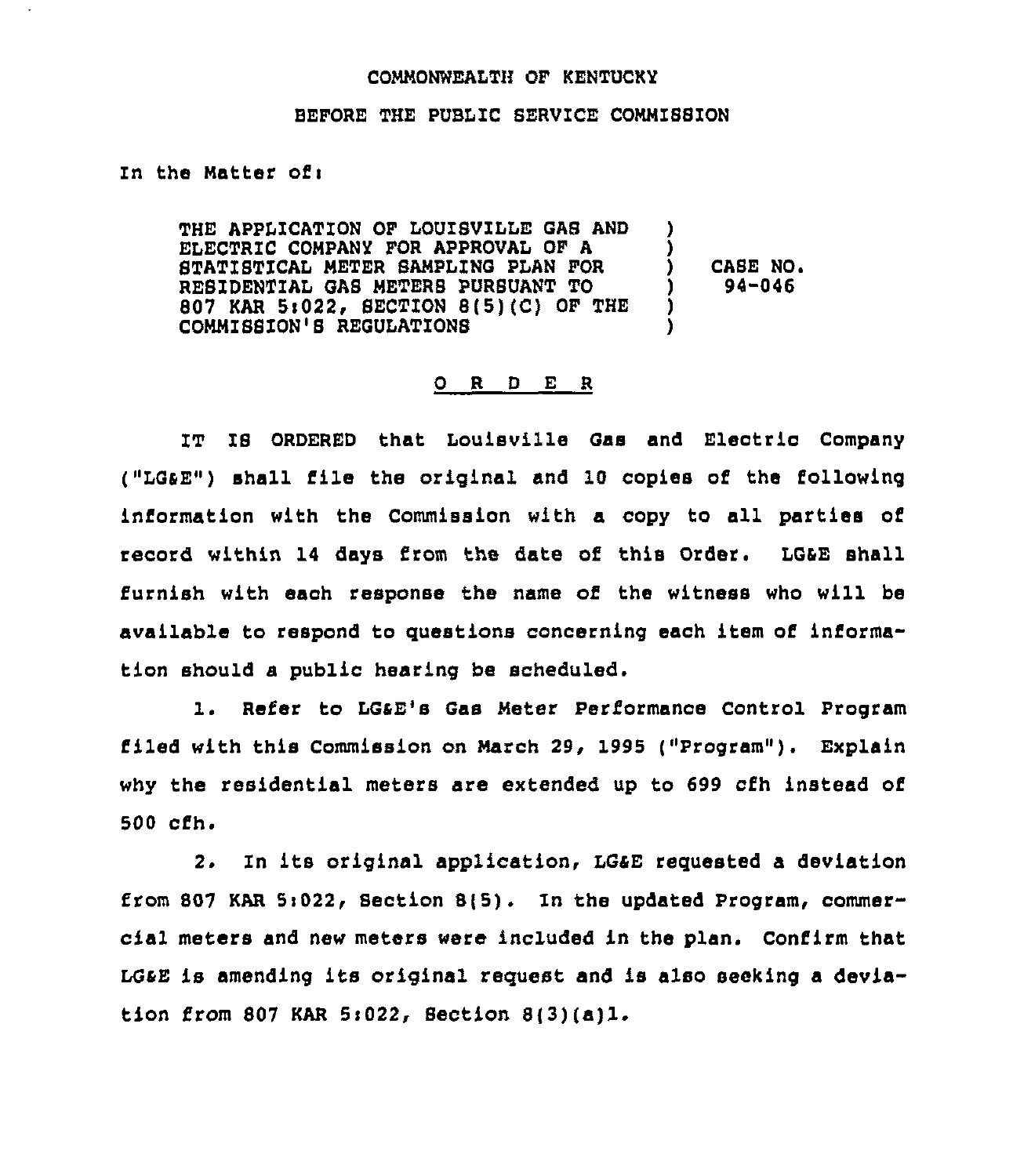3. What is the maximum number of meters in a control group of a new batch of gaa meters and what will be the minimum sample size of the group?

4. Provide test records for the last 10 years for new meters which had an in-test performed by LQaE.

5. Refer to Paragraph 4. How many control groups with less than 800 residential gas meters will be expected in the Program? Is there a plan for combining small control groups into an acceptable group siss?

6. Refer to Paragraph 6, Table II-A. Is the sample size of 200 for the "10,001 plus" group correct? If not, state the correct number.

7. Refer to Paragraph 8 of the Program. After removing the poor performing sub-group, will the original control group undergo a tightened testing schedule? Explain in detail and provide a table for a tightened inspection plan that will be implemented in the Program. Provide a specific time table for removing poor performing meters.

Identify the software that will be used to run the 8. Program, and state whether LQaE will file with the Commission floppy disks as part of the statistical meter sampling program annual report.

9. In the same format as provided in Section <sup>D</sup> of the application, estimate the savings that will result from the implementation of the revised meter testing program.

$$
-2 -
$$